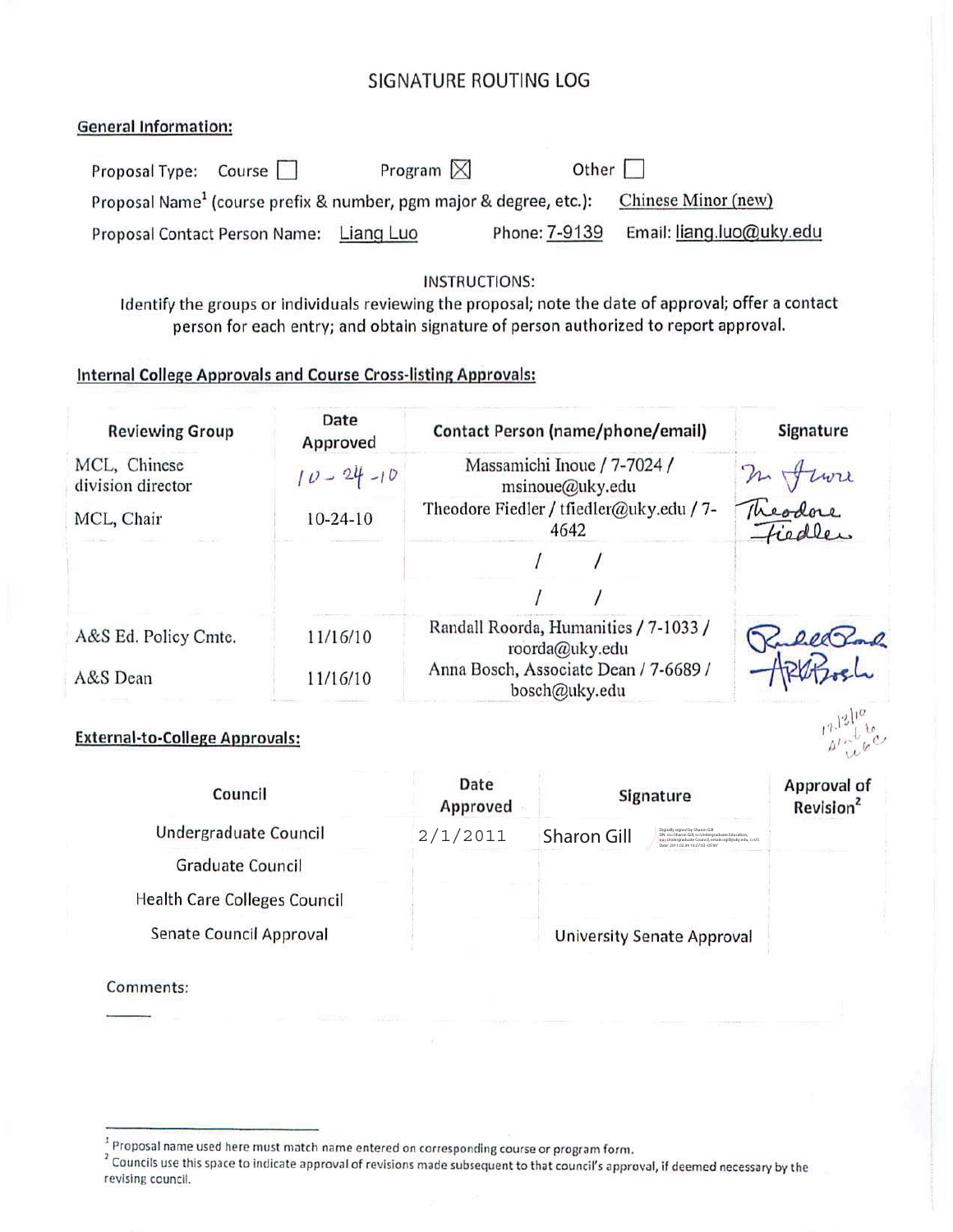# NEW UNDERGRADUATE MINOR / CHANGE UNDERGRADUATE MINOR FORM

| Please fill out Section L                 |                             |
|-------------------------------------------|-----------------------------|
| <b>SECTION I: GENERAL INFORMATION</b>     |                             |
| Chinese<br>Program:                       |                             |
| Chinese<br>Minor:                         |                             |
| College:<br><b>A&amp;S</b>                | Department:<br><b>MCLLC</b> |
| <b>Bulletin PP:</b>                       | <b>CIP Code:</b>            |
| Accrediting Agency (if applicable): _____ |                             |
|                                           |                             |

Gill can Sachon II if you are proposing a NEW minor.

**Section II: New Minor** 

Please see revised proposal at end of document.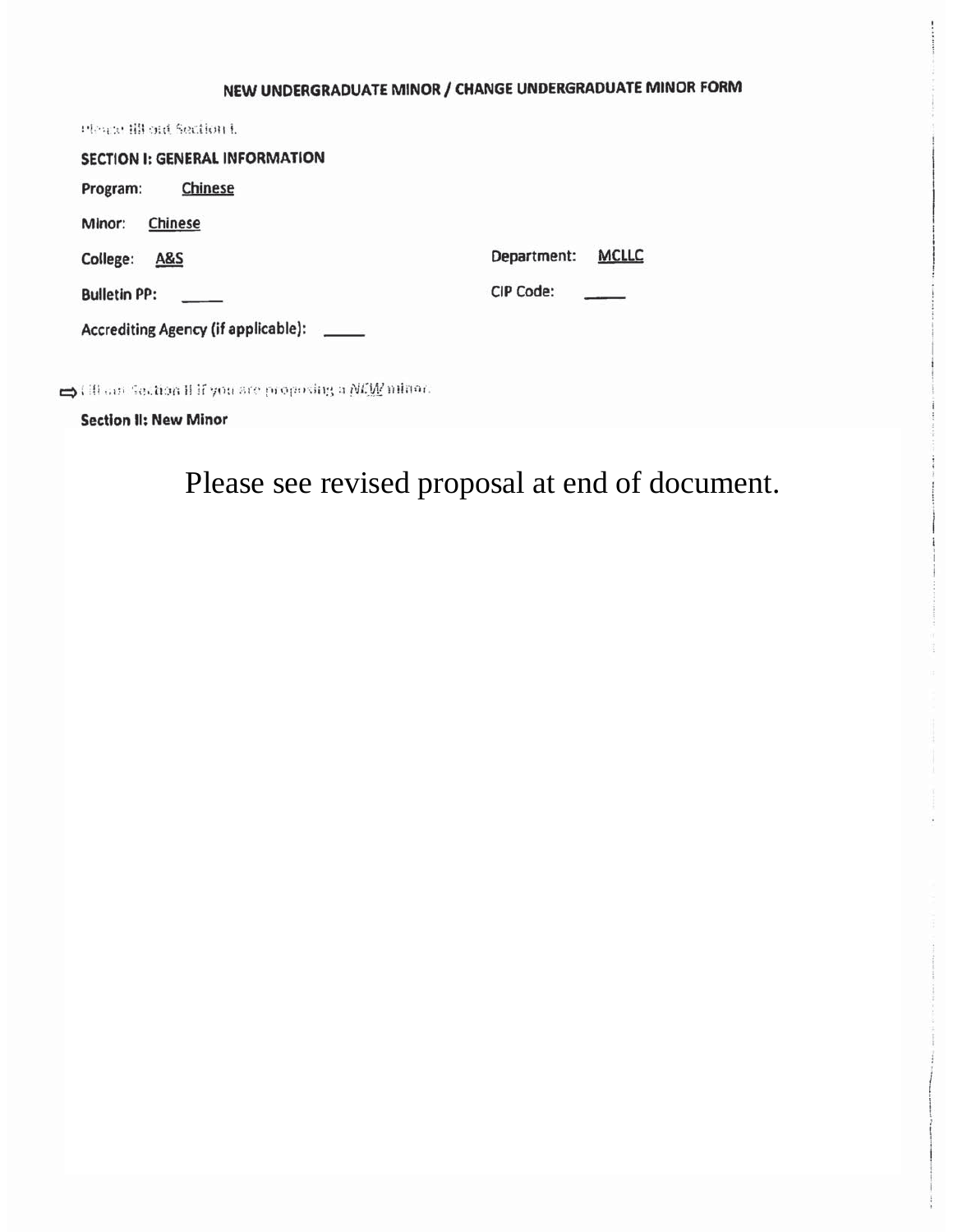# **Chinese Minor Proposal**

The minor in Chinese will give students a firm foundation and broad perspective in Chinese language (Mandarin), literature, and culture, preparing them to be active players in the globalizing twenty-first century. The Chinese-speaking world will continue to play an increasingly important role in global economics, culture, and politics in the years to come. Students with a sound knowledge of Chinese language and culture can engage in careers including but not limited to communications, education, entertainment, international trade and finance, international relations, as well as pursuing further education in such broad fields as business, history, language, law, literature, and medicine.

The Department of Modern and Classical Languages, Literatures and Cultures has proposed a BA/BS program in Chinese (cf. request for a new major in Chinese in fall 2009) and the proposed major is scheduled to be in place by the end of fall 2010 or spring 2011. The addition of four tenure-track faculty members over the past two years, including Mingzhen Bao, Matt Wells, Liang Luo (all from MCL), and Denise Ho (from History), along with a well-qualified lecturer, Wei Jiang, and a full-time instructor Shaoqian Zhang for the 2010-2011 academic year, has enabled the instructional program in Chinese to expand to include four years of language and multiple offerings in literature, culture, and history. There is now clearly a critical mass of faculty in place to offer not only a BA/BS program in Chinese, but also a minor in Chinese.

**The minor in Chinese requires a minimum of 18 hours of course work**, anchored by a firm foundation in linguistic and cultural studies of Chinese language, literature, history, art, culture and society. The new minor complements the new Chinese major. It will provide more flexible opportunity for students interested in China to pursue their linguistic and cultural studies in addition to their chosen major fields of study.

### **Requirements for the minor in Chinese:**

Pre-Minor requirements: 16 Credits or equivalent

| <b>CHI 101 Beginning Chinese I</b>             | <b>Total: 16 Credits or equivalent</b> |
|------------------------------------------------|----------------------------------------|
| CHI 102 Beginning Chinese II                   |                                        |
| CHI 201 Intermediate Chinese I (pre-requisite: |                                        |
| <b>CHI</b> 102)                                |                                        |
| CHI 202 Intermediate Chinese II                |                                        |

#### **Minor Core Courses: 6 credits or above**

| CHI 301 Advanced Intermediate Chinese I      | <b>Total: 6 Credits or above</b> |
|----------------------------------------------|----------------------------------|
| (pre-requisite: CHI 202)                     |                                  |
| CHI 302 Advanced Intermediate Chinese II     |                                  |
| CHI 330: Intro to Chinese Culture to 1840    |                                  |
| CHI 331: Intro to Chinese Culture since 1840 |                                  |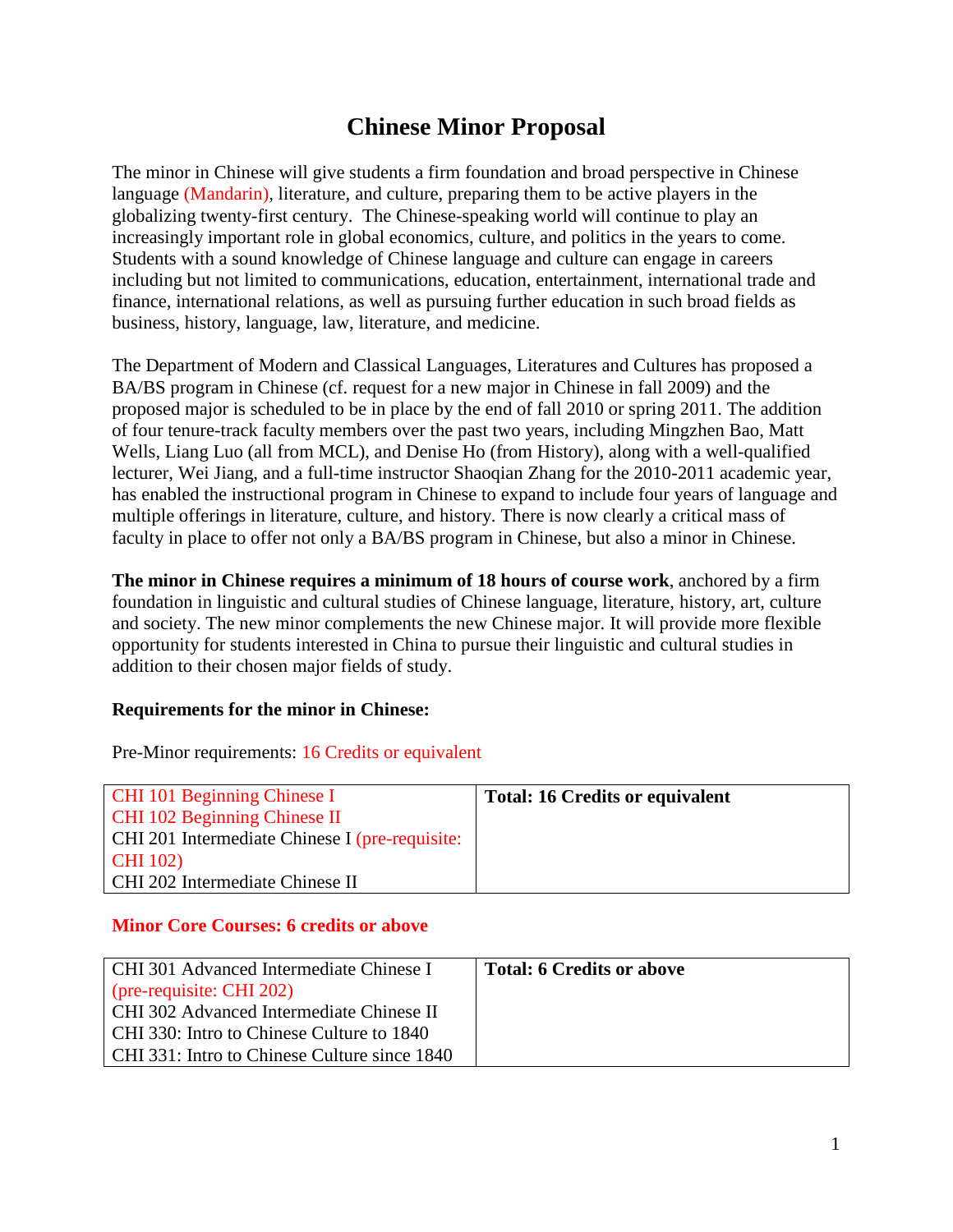**In addition, students must take at least another 12 Credits** in Chinese language, culture, literature, history, art, or other approved areas taken from the following list **to lead to the total credit hours of 18**. Courses beyond this list may be approved by a faculty advisor.

# • Course list:

Chinese Language:

CHI 401: Advanced Chinese (prerequisite: CHI 302) (3) currently taught CHI 402: Advanced Chinese (3) currently taught CHI 511: Literary Chinese (3) ready for web transmittal CHI 520: Chinese Linguistics (3) ready for web transmittal CHI 310: Sounds of East Asian Languages (3) ready for web transmittal Other related courses with the approval of faculty advisor.

# Arts, Literature, and Film:

CHI 320: Gender Politics in Chinese Literature (3) currently taught

CHI 321: Introduction to Contemporary Chinese Film (3) currently taught

CHI 322: Self and Society in Chinese Culture (3) ready for web transmittal

> A-H 415G: Topics in Asian Art History (3)\* currently taught Other related courses with the approval of faculty advisor.

### Modern Culture and Society:

CHI 430: Popular Culture in Modern China (3) currently taught HIS 598: The Emergence of Modern China, 1644-Present (3) currently

#### taught

HIS 355: Non-Western History since 1789 (3)\* currently taught Other related courses with the approval of faculty advisor.

### Pre-Modern Culture and Society:

CHI 345: Early Chinese Thought (3) ready for web transmittal CHI 450: Daoism, East and West (3) ready for web transmittal Other related courses with the approval of faculty advisor.

### Chin in the East Asian Context

(**No more than 3 credits can be taken from this category**)

HIS 295 East Asia to 1800 (3 hours) currently taught

HIS 296 East Asia Since 1800 (3) currently taught

ANT 326 Peoples of East Asia (3) currently taught

PS 419G The Governments and Politics of East Asia (3) currently taught GEO 333 Geography of East Asia (3) currently taught

\*subtitle of course must clearly indicate a direct focus on China.

### **Total number of credit hours for the minor in Chinese: 18 Credits**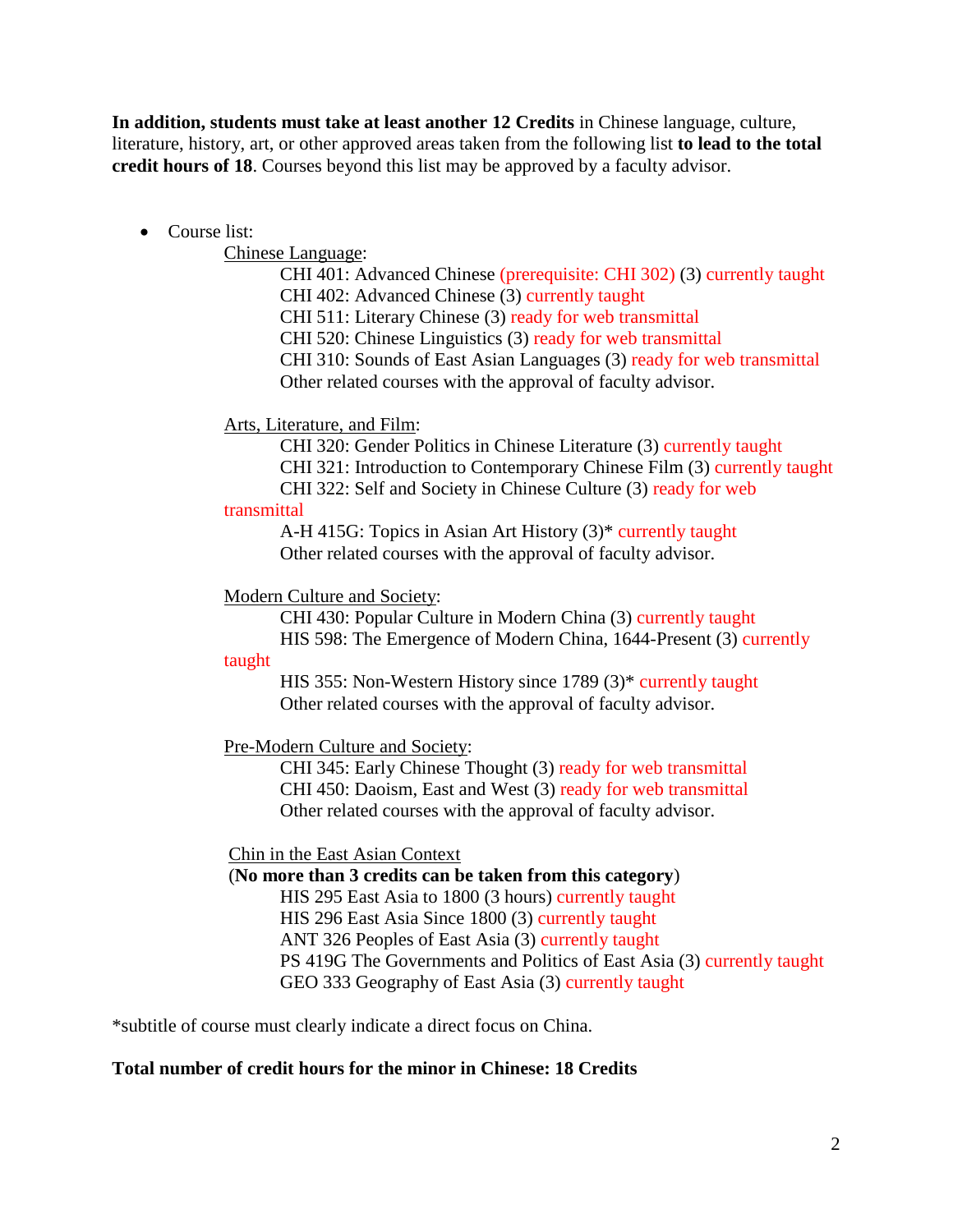With CHI 101 and 102, CHI 201 and 202 (16 credits or equivalent) as pre-requisites, and at least 18 credits from our list of courses in Chinese language and culture, the Chinese minor may take 2 to 3 years depending on the background and progress of each student.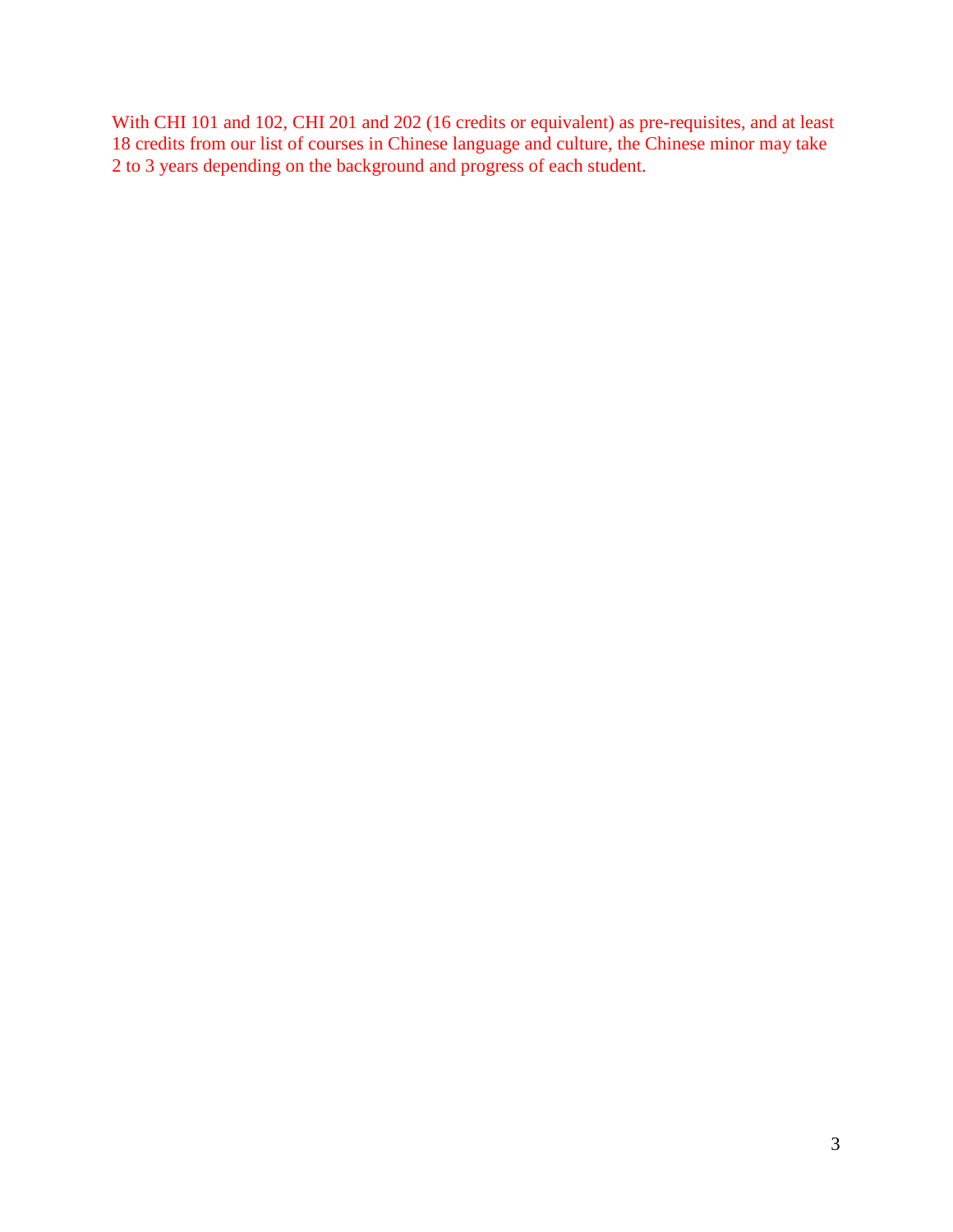Dear Dan,

Thank you so much for your call this afternoon. It helped us tremendously in clarifying many of the questions raised below.

RE: Minor Proposal – The committee was fairly confused about the proposal and its structure. I will try my best to explain the nature of the concerns and look forward to your reply. Some overlap exists with the Major.

- 1. What is the status of the proposed courses?
- 2. Like # 2 above, please verify the status of the proposed courses.
- 3. Please explain why many of the courses are not present on the A & S website.
- 4. Does the program teach Mandarin or Cantonese?

 The major is Chinese but the dialect is Mandarin as with all other US Chinese programs (specify Mandarin in the proposal).

- 5. Much of the confusion relates to the tracks and to pre-requisites.
	- a. Is it necessary to have 2 tracks? Given the flexibility in the course, we think by intention, it may not really be necessary. It certainly adds to the confusion. Tracks will be eliminated.
	- b. It would seem that a student could actually complete both tracks based on hours of electives and crossing over? Is this true? How should that be reflected if still necessary to have 2 tracks? Tracks will be eliminated.
	- c. It may appear that the Chinese language pre-requisites also require CHI 101/102? Is this correct? If so, then the credit hours total is not correct for pre-requisites. We'll add CHI 101 and 102 to the pre-requisites and clearly state that CHI 101 and 102, CHI 201 and 202 are the pre-requisites for the Chinese minor, totaling 16 credits or the equivalent.
	- d. If you elect the Culture track, can you then take CHI 401/402 without 301/302? Do you need 301/302 before CHI 310? Does 520 assume you took 301/302 and 401/402? We'll add clear language stating that as a language sequence, CHI 401 assumes CHI 301 and 302, and CHI 301 assumes CHI 201 and 202, etc. CHI 310 and CHI 520 are cross-listed as both Chinese and Linguistics courses and do not fall in the language sequence (Mingzhen, please clarify!).

6. Based on the description it is unclear to us if it is actually 3 years in the minor versus 2 years based on how the courses lay out and the pre-requisites? With CHI 101 and 102, CHI 201 and 202 (16 credits or equivalent) as pre-requisites, and at least 18 credits from our list of courses in Chinese language and culture, the Chinese minor may take 2 to 3 years depending on the background and progress of each student.

- 7. The last paragraph of page one of the proposal, which describes the tracks and hours, we find confusing and potentially inaccurate depending on the above answers. Tracks will be eliminated.
- 8. On page 2, the sentence **In addition, students must take at least 12 Credits in Chinese language, or,** culture… etc. It seems the word "or" is necessary to be consistent with tracks? CHI 301 and 302, and CHI 330 and 331 will be listed as "Minor core courses" under "Course List," students must take at least 6 credits in this category.

The committee was not comfortable with the proposal. A motion was made to have the sponsor come back to the committee with a response before a recommendation could be made.

The major and minor documents have been revised accordingly.

Liang